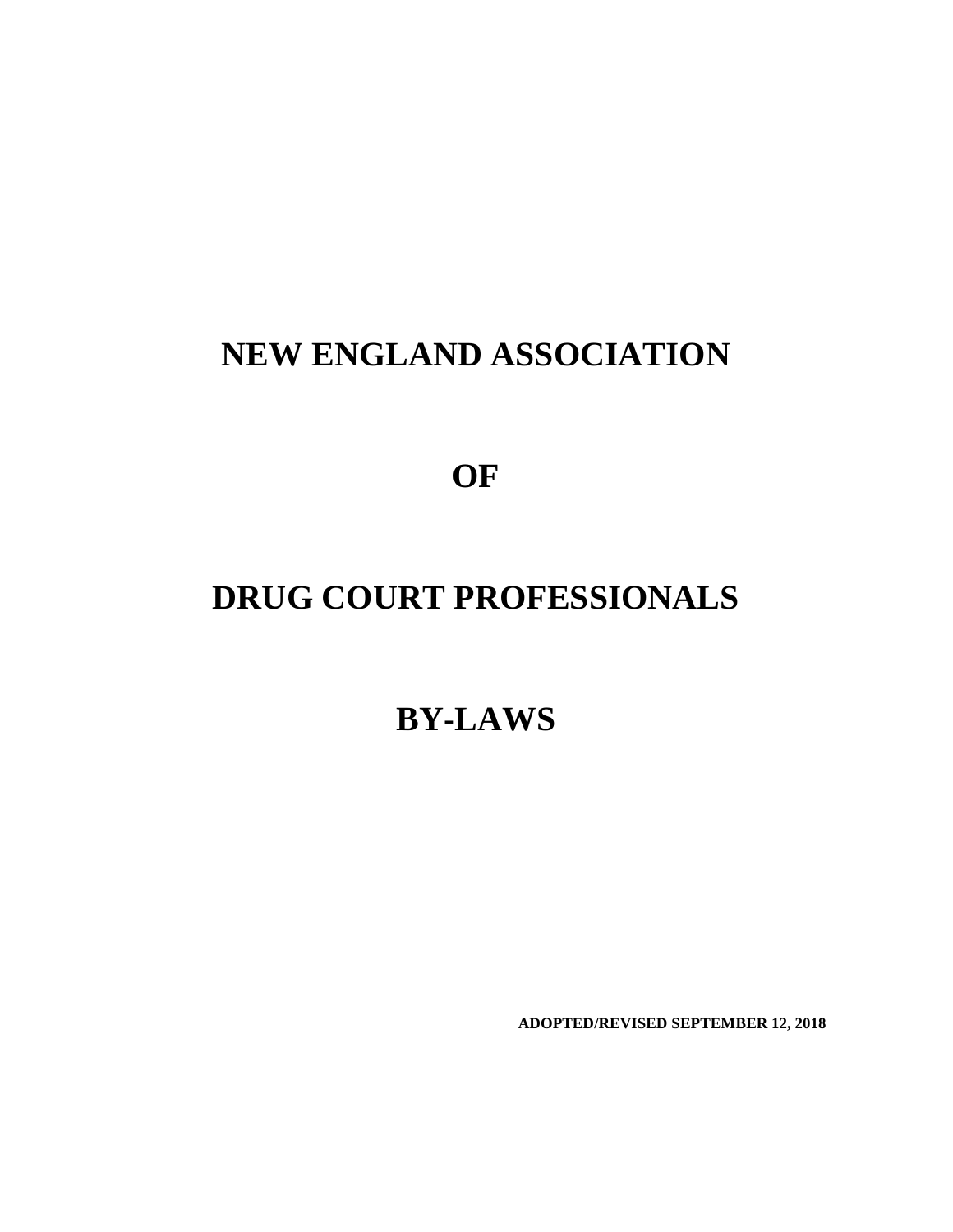## **NEW ENGLAND ASSOCIATION OF DRUG COURT PROFESSIONALS**

# **BY-LAWS**

## **SECTION I**

## **ASSOCIATION**

**1. The New England Association of Drug Court Professionals (NEADCP)** is a **501c3** for purposes of the Internal Revenue Service and will file all documents and reports to maintain that status.

## **2. Principal Office**

The principal office for the transaction of business of the New England Association of Drug Court Professionals (NEADCP) is fixed and located at One Dorrance Plaza, Providence, RI 02903.

## **3. Fiscal Year**

The association's fiscal year shall commence March  $1<sup>st</sup>$  and ends on the last day of February.

## **SECTION II**

## **PURPOSE OF THE NEADCP**

- To provide high-quality training, technical assistance, information-sharing mechanisms and other support to the drug treatment courts in the six New England states, tailored to the needs and issues they are addressing.
- To promote coordination and sharing of information and resources, as feasible, in the development of policies and practices relating to the drug court programs in New England.
- To provide a central repository of resources relating to the development, operation and administration of drug treatment courts in New England that highlight regional and state-specific issues which New England programs can utilize and share.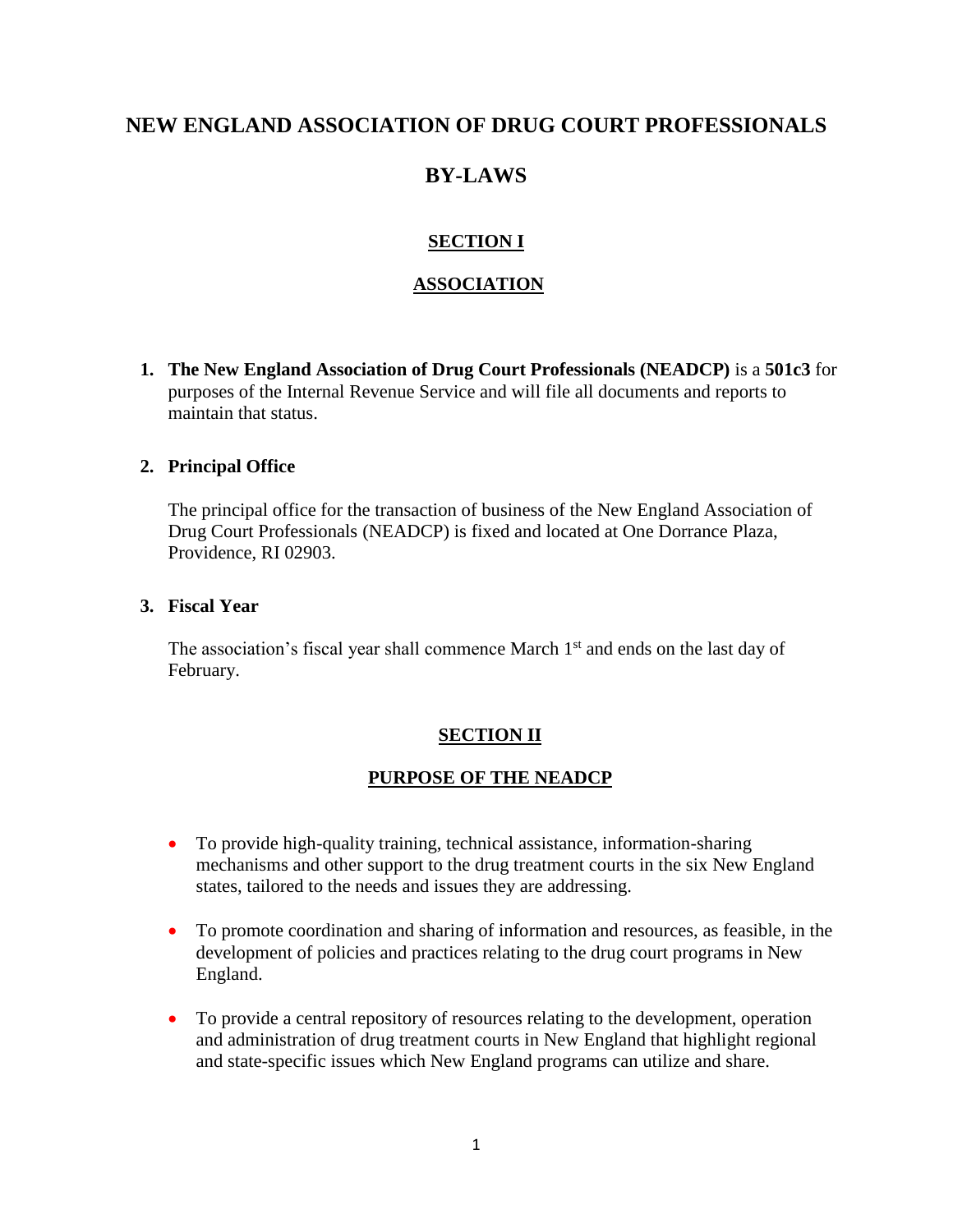• To develop a range of collaborative relationships, at multiple levels, with federal, state and local governmental and non-governmental organizations (NGOs) to promote potential partnerships to enhance NEADCP's training, technical assistance and outreach and to increase its visibility.

#### **SECTION III**

#### **STRUCTURE/ OFFICERS / MEMBERSHIP**

#### **1. Officers**

The officers of this Association shall be a President, First Vice- President, Second Vice-President, Secretary and Treasurer and such other officers as the NEADCP Board of Directors may appoint. All officers must be members of the Board.

#### **2. President**

The President shall have general supervision, direction and control of the business and affairs of the Association. He or she shall preside at all meetings and shall have such other powers and duties as may be prescribed from time to time by the NEADCP Board of Directors. Past Presidents shall serve as Ex-Officio members of the Board for three years.

#### **3. First Vice-President**

The First Vice-President shall serve as assistant to the president and shall, in the event of the President's absence, incapacity, withdrawal or removal, assume the power and duties of the President with respect to the general supervision, direction and control of the meetings of the Association.

#### **4. Second Vice-President**

The Second Vice-President shall serve as assistant to the President and First Vice-President and shall in the event of the President's and First Vice-President's absence, incapacity, withdrawal or removal, assume the powers and duties of the President with respect to the general supervision, direction and control of the meetings of the Association.

#### **5. Secretary**

The Secretary shall keep a full and complete record of all of the proceedings (e.g., meetings and trainings), shall make service of such records as may be necessary or proper, shall supervise the keeping of the records for the Association and shall discharge such other duties of the office as prescribed by the NEADCP Board of Directors.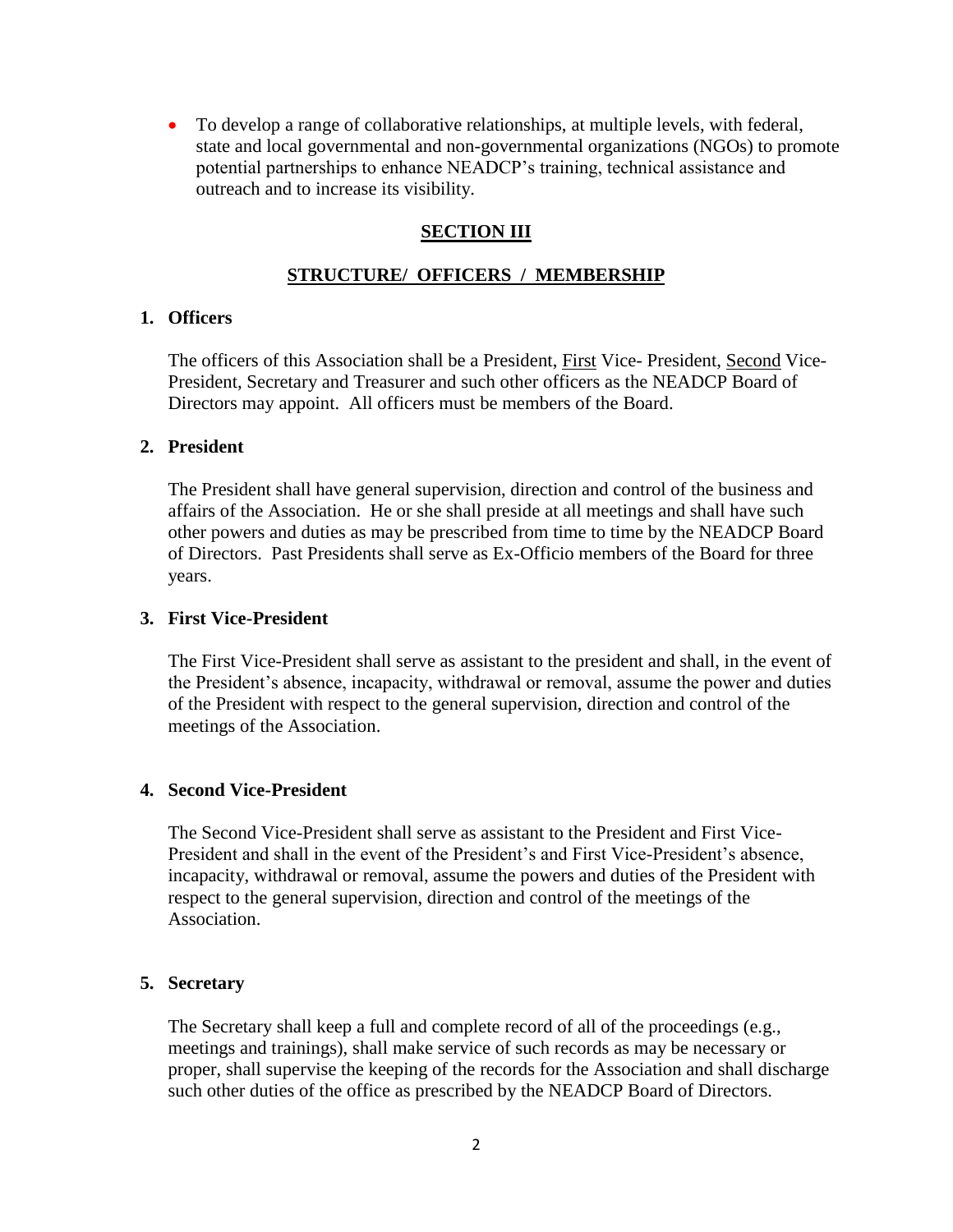#### **6. Treasurer**

The Treasurer shall receive and safely keep all funds of the Association and deposit them in the bank or banks that may be designated by the NEADCP Board of Directors. The Treasurer shall have such other powers and perform such other duties as may be prescribed from time to time by the NEADCP Board of Directors.

#### **7. Elections/Terms/Executive Committee**

These officers shall form the Association's Executive Committee. The Officers shall be elected annually by the Board. The Board may elect additional officers as it deems necessary. Elected officers will serve for a one (1) year term unless **reelected** removed from office during their term of office.

#### **8. Succession**

In the absence or disability of the President, the order of succession shall be as follows: the First Vice-President or in his/her absence, or disability **or deferral** the Second Vice-President, Secretary, or **in** his/her absence the Treasurer shall serve as the interim President and in so acting have all the duties of the President. The interim President shall have such powers and perform such duties as may be prescribed from time to time by the NEADCP Board of Directors.

#### **9. Members of the Association**

Members of the Association shall be defined as any person who pays the registration fee for the Annual Conference or the annual membership fee as established by the Board of Directors. This membership is for a one year period and renewable yearly. Additionally, any member of the Board of Directors or the Advisory Committee specified in Section VI.3 shall be a member of the Association.

## **SECTION IV**

#### **1. Execution of Corporate Instruments**

- A. The Board may, in its discretion, determine the method and designate the signatory officer or officers, or other person or persons, to execute any corporate instrument or document, or to sign the corporate name without limitation, except where otherwise provided by law, and such execution or signature shall be binding upon the Association.
- B. Unless otherwise specifically determined by the Board or otherwise required by law, formal contracts of the Association, promissory notes, deeds of trust, instruments or documents requiring the corporate seal shall be executed, signed or endorsed by the President; such documents may also be executed by any Vice-President and by the Secretary or Treasurer. All other instruments and documents requiring the corporate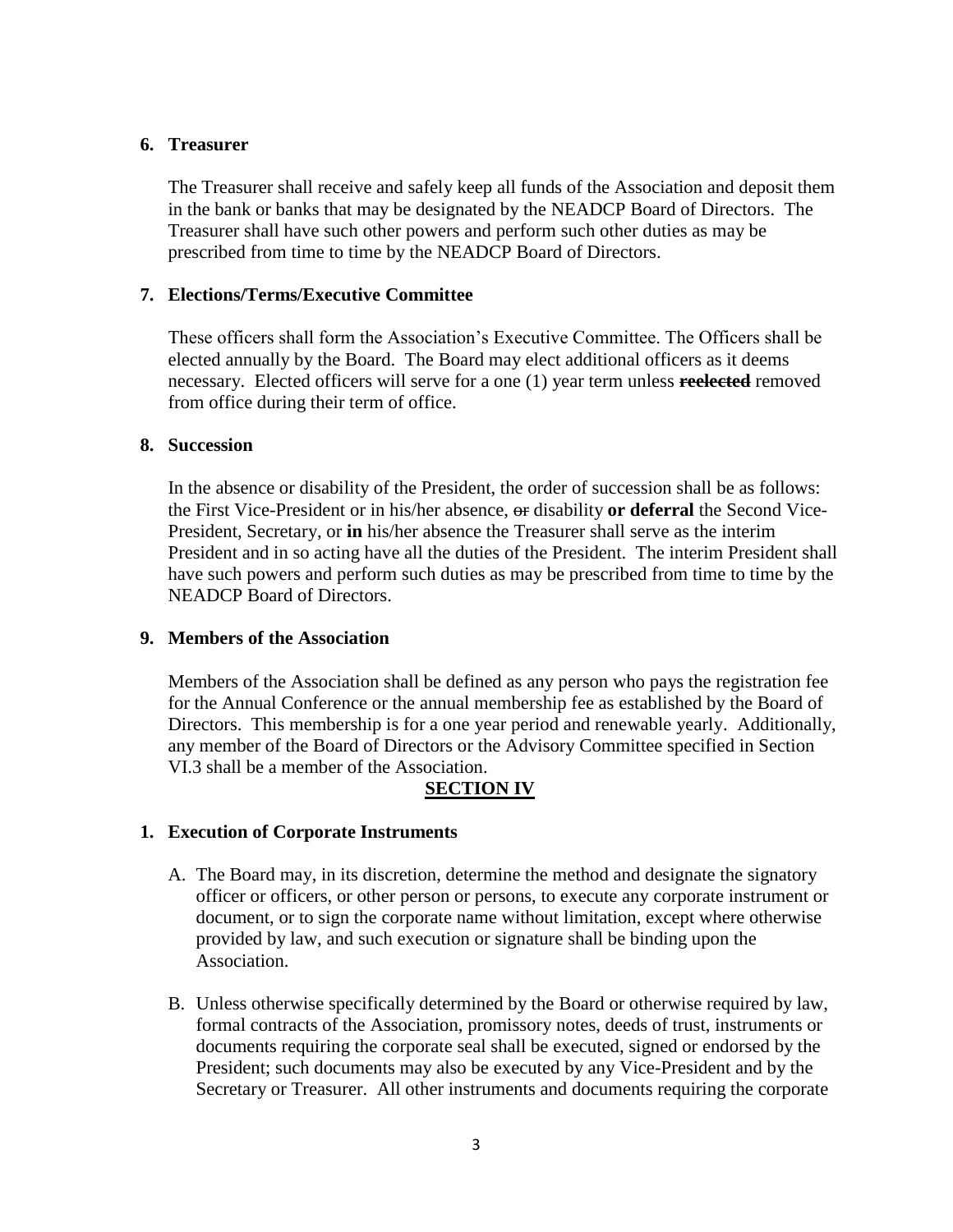signature, but not requiring the corporate seal, may be executed as aforesaid or in such other manner as may be directed by the Board.

#### **2. Checks**

All checks and drafts drawn on banks or other depositories on funds to the credit of the Association, or in special accounts of the Association, shall be signed by such person or persons as the Board shall authorize so to do.

#### **SECTION V**

#### **CORPORATE SEAL**

The corporate seal will have inscribed upon it the name of the Association and the Board may prescribe such other appropriate language as authorized by the Rhode Island Non-Profit Corporation Act.

#### **SECTION VI**

#### **BOARD OF DIRECTORS**

#### **1. Board of Directors**

Each New England State (ME, NH, VT, MA, RI, CT) shall have a maximum of four voting Directors for a total of 24 Directors. Each state will be responsible for nominating their own Directors who shall be approved by a vote of the Board. Alternatively, the Board may nominate a Director for a state. Elected Directors shall be entitled to vote, hold office, make motions and enjoy other benefits and privileges afforded by the association. Any Director of the Board, or of any committee thereof, may participate in a meeting by means of conference telephone or similar communication equipment by which all persons' participation in the meeting can hear each other, and participation in a meeting by such means shall constitute presence in person at such meeting.

#### **2. Terms of Board Membership**

The first Board of Directors shall consist of Directors, one-third of whom shall serve a three (3) year term, one-third of whom shall serve a two (2) year term, and one-third of whom shall serve a one year term. Thereafter, each Director shall serve three year terms, which may be renewed by a vote of the Board. Any director may resign at any time by delivering his or her written resignation to the Secretary, such resignation to specify whether it will be effective at a particular time, upon receipt by the Secretary or at the pleasure of the Board. If no such specification is made, it shall be deemed effective at the pleasure of the Board.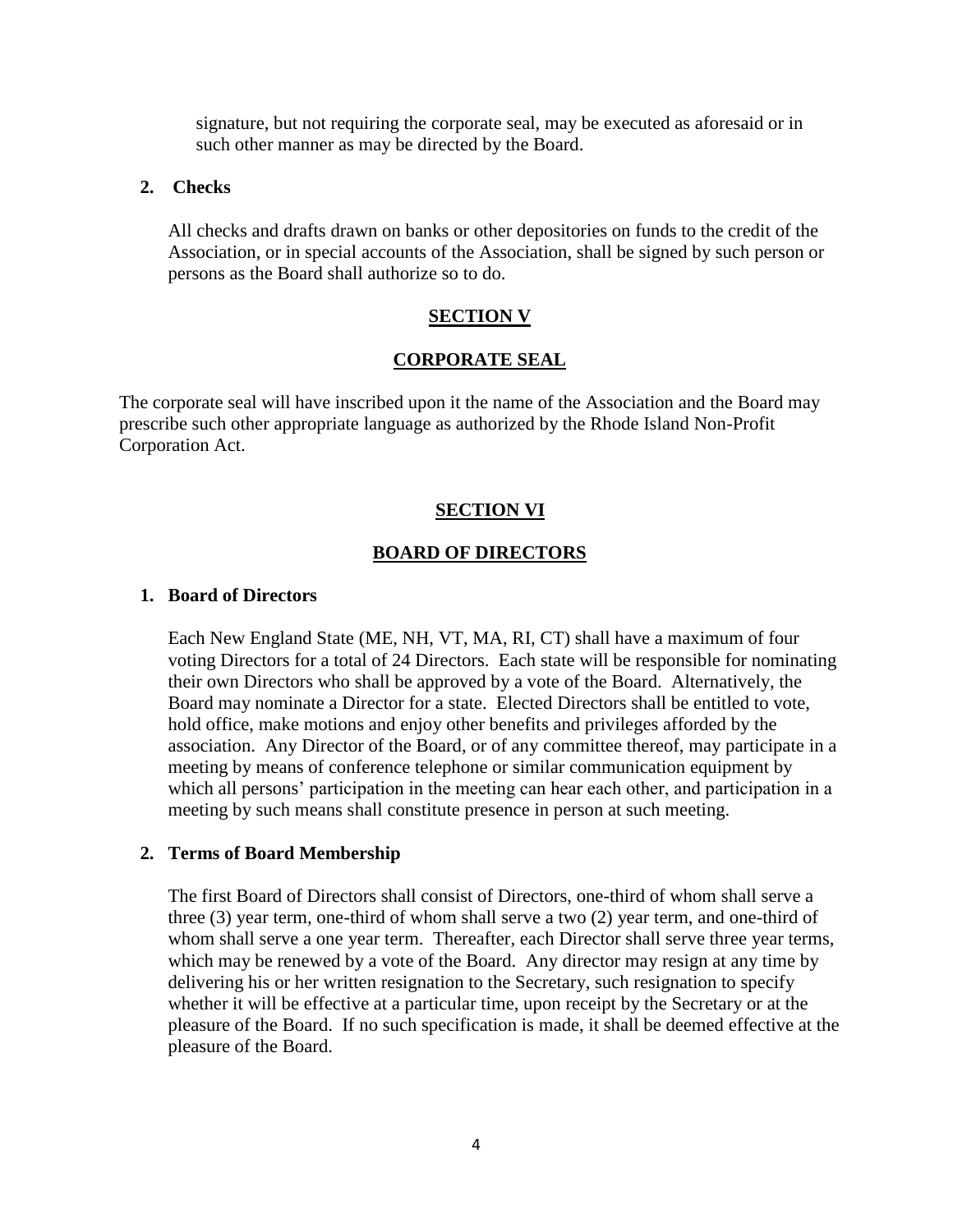#### **3. Advisory Committee**

**Retiring Board members may be appointed to an Advisory Committee of the Board to preserve institutional memory. This will be a non-voting appointment and not eligible for election to any office but will extend the rights and privileges to the Advisory member for input at meetings. Appointments shall be in the discretion of the Executive Committee and shall be for renewable one-year terms.**

**Members, including but not limited to, retired Board members, may be appointed to an Advisory Committee. Appointments shall be made in the sole discretion of the Executive Committee; upon a finding the member will add value to the Organization.** 

**Advisory Committee members shall not have voting rights, but may participate fully in board meetings and activities. Advisory members may serve on committees and may co-chair a committee with other voting Board members. Appointments shall be for a two year term and renewable by a majority of the Executive Committee.**

#### **4. Compensation**

The Directors of the Association shall receive no compensation for their services as Directors, with no exception, but may be reimbursed for such expenses as they may incur in carrying out the purposes of the Association, provided that such reimbursement in no way adversely affects the Association's qualifications under Section 501 (c) (3) of the Internal Revenue Code of 1986 (or the corresponding section of any future Internal Revenue law.)

#### **5. Fees and Dues**

NEADCP Board of Directors will vote on the amount of required fees and dues assigned to each state represented in this body.

#### **6. Termination or Suspension of Director**

**Termination** – Membership shall terminate on occurrence of any of the following events:

- A. Resignation of the state on reasonable notice to the Association;
- B. Expiration of the period of membership; or
- C. Occurrence of any event that renders the state ineligible for membership or failure to satisfy membership qualification.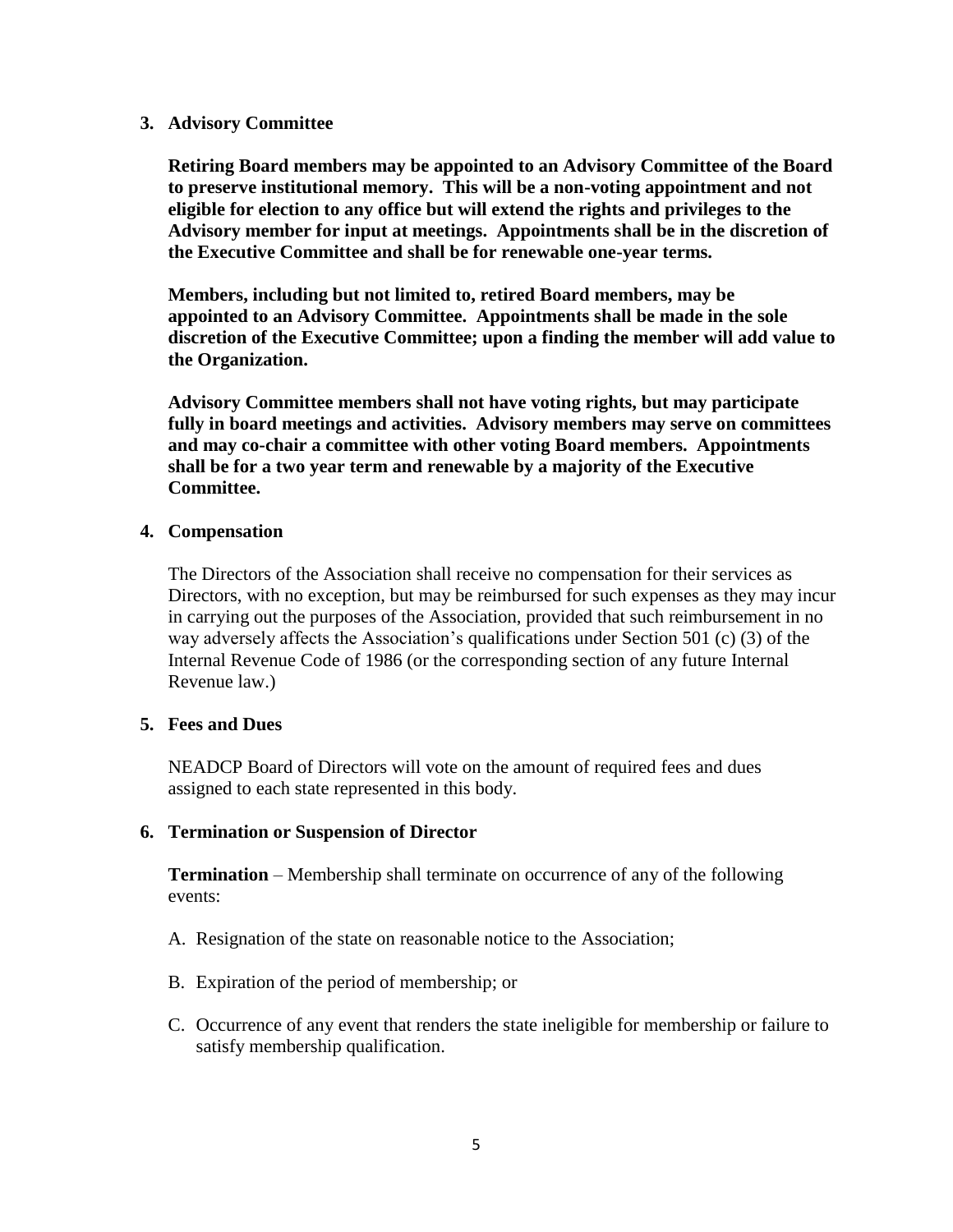**Expulsion or Suspension** – a Director may be expelled or suspended, based on the good faith determination by the Board, that the Director has failed in a material and serious degree to observe the Association's rules of conduct or has engaged in conduct materially and seriously prejudicial to the purposes and interests of the association. A Director who is suspended shall not represent the state during the period of suspension.

**Procedure** – If grounds appear to exist for expulsion of a representative under Section IV, Part 3 of these By-laws, the procedures set forth shall be followed:

- A. A Director shall be given fifteen (15) days' prior written notice of the proposed expulsion or suspension and the reasons for the proposed expulsion or suspension. Notice shall be given by any method reasonably calculated to provide actual notice. Any notice given by mail shall be sent by first-class mail or registered mail to the representative's last address as shown on the Association's records.
- B. The Director shall be given an opportunity to be heard, either orally or in writing at least five (5) days before the effective date of the proposed expulsion or suspension. The hearing shall be held, or the written statement considered by the Board to determine whether the expulsion or suspension should take place.
- C. The Board shall decide whether or not the representative should be suspended, expelled or sanctioned in some other way. The decision of the Board shall be final.
- D. Any action challenging an expulsion, suspension or termination of a Director, including the claim alleging defective notice, must be commended within one (1) year after the date of expulsion, suspension or termination.

## **7. Meetings**

**Location –** Meetings shall be held in any place designated by the NEADCP President.

**Special Meetings –** a special meeting, for any lawful purpose, may be called at any time by the NEADCP Board of Directors or by the Executive Committee. The Board of Directors will be notified and given a minimum three week notice of any called special meetings. Matters transacted at all special meetings shall be confined to the objects stated in the call.

## **8. Voting**

- A. Except as otherwise required in these by-laws, a quorum shall consist of at least 7 Directors.
- B. Voting by Directors shall be done in person or by telephone or electronic or written voting at which time voting on the objected item shall be in person or by telephone.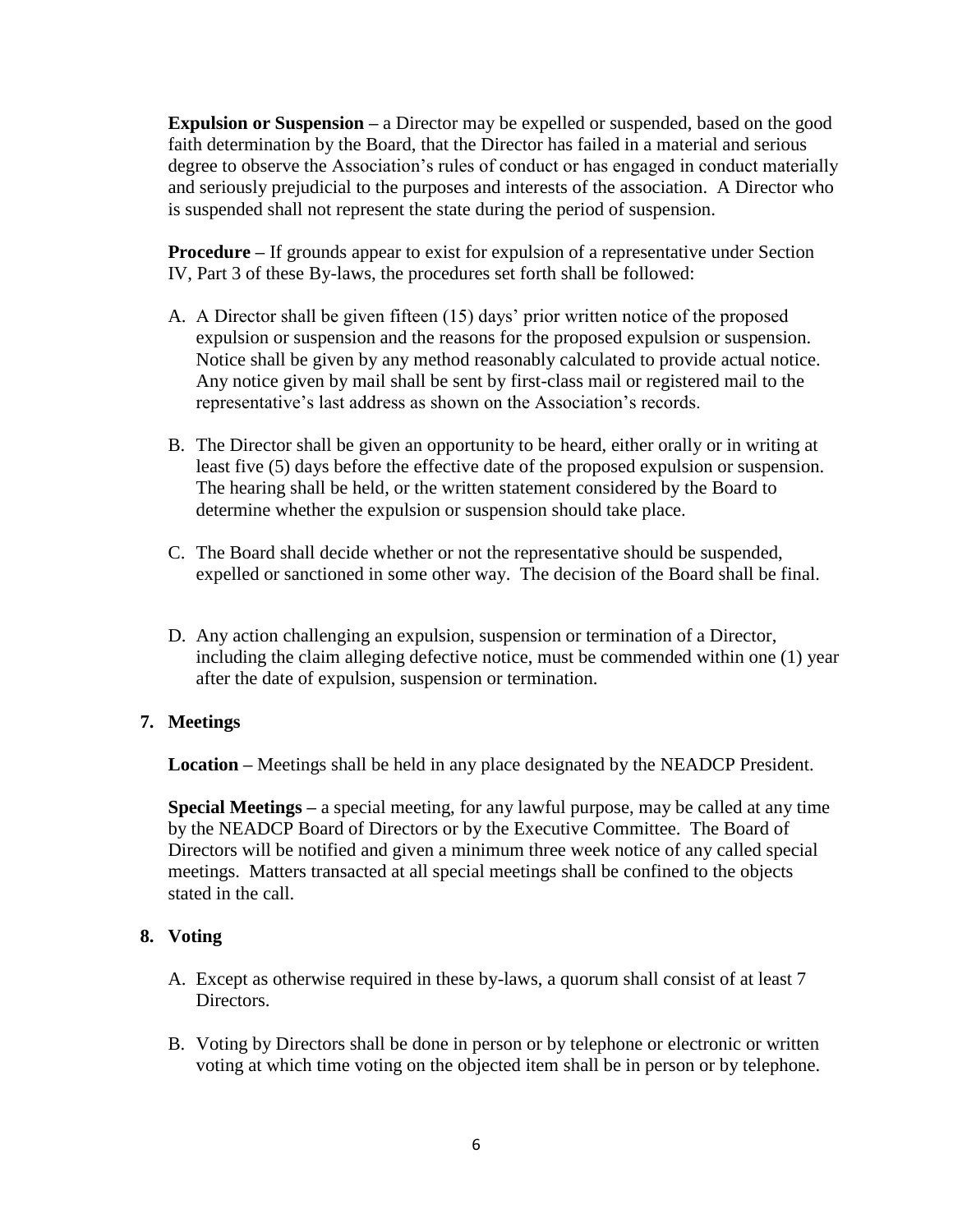- C. Decisions of the Board shall be made by majority vote except a decision to expel or suspend a Director in which event a vote of two-thirds of the Directors shall be required.
- D. Members of the Association as defined in Section III.8 shall have the right to vote as set forth in these By-laws, on any motions and matters set forth by the NEADCP Board of Directors for consideration by the membership.

## **SECTION VII**

## **COMMITTEES**

## **1. Standing Committees**

- A. Standing Committees shall be formed by resolution adopted by a majority of the Board at any meeting during which a quorum is present. The President of the Board may appoint such advisory, standing, or special committees as are authorized by the Board for conducting investigation, study and action in work of a continuous and recurring character. The duties of the Standing Committees shall be set forth by the Board. All actions of the various standing, advisory or special committees shall be subject to approval of the Board.
- B. The chairs of each Standing Committee shall be appointed annually bythe President of the Board.
- C. Standing Committees shall be empowered to establish such subcommittees as may be necessary to assist in the performance of their investigation, study or action. All subcommittees will be responsible for reporting directly to their respective Standing Committees.
- **2. Ad Hoc Committees.** The Board may, from time to time, form Ad Hoc Committees and study matters relating to specific purposes, business and objectives of the Association. The term of such committee shall be ended upon completion of their assigned tasks.

## **3. Executive Committee.**

- A. The Executive committee shall have and exercise all the powers of the Board subject to such limitations as the laws of the State of Rhode Island or Board may impose. The Executive Committee shall have power to make rules and regulations for the conduct of its business, **including financial expenditures for operations and compensation of the Executive Director.**
- B. Members of the Executive Committee shall be selected as prescribed in Section III. The President of the Board shall serve as Chair of the Executive Committee.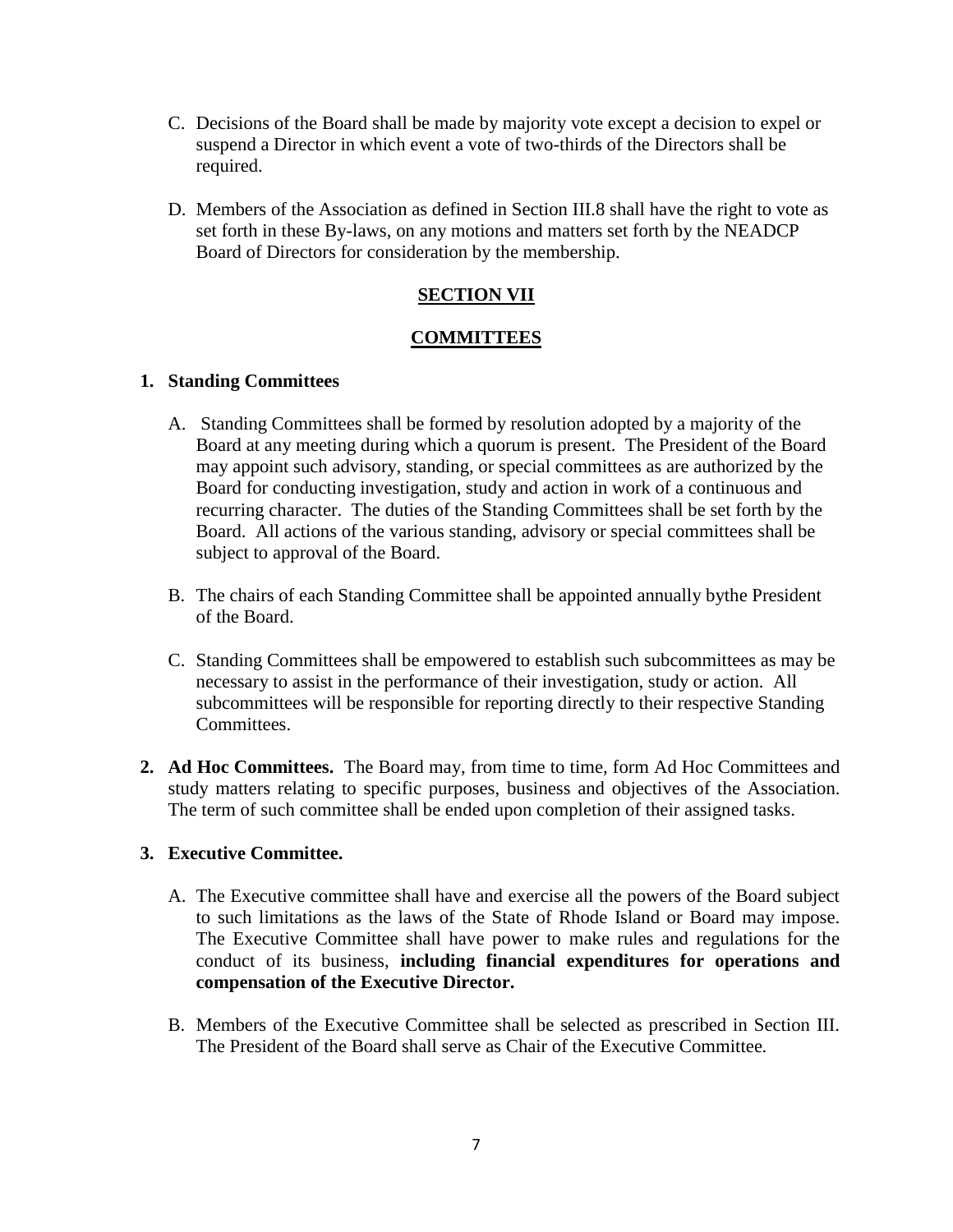- 1. **Vacancies.** Vacancies on the Executive committee, whether caused by the failure to elect, resignation, death or otherwise, shall be filled for the unexpired term by the Board.
- 2. **Meetings.** The Executive Committee will meet as needed.
- 3. **Quorum.** A majority thereof shall constitute a quorum at any meeting of the Executive Committee.

#### **SECTION VIII**

## **RECORDS AND REPORTS**

#### **1. Maintenance of Association Records**

The Association shall keep the following:

- (a) Adequate and correct books and record of account;
- (b) Written minutes of all proceedings of its Board and committees; and
- (c) A record of each Board Director's name and address.
- (d) The Board retains the right, by a majority vote of the board, to obtain an audit.

#### **2. Maintenance and Inspection of By-laws**

The Association shall keep at its principal office the original By-laws, as amended to date. A financial report of Association assets will be presented by the treasurer at each NEADCP Board of Director's meeting.

## **SECTION IX**

#### **AMENDMENTS OF BY-LAWS**

#### **Memberships Rights Limitation**

The NEADCP Board of Director's may recommend amendments to the By-Laws which may be adopted by a majority vote of the Association at the annual meeting. In addition, these by-laws may be altered, amended, or repealed, and new by-laws adopted by the Board of Directors at any regular or special meeting of the board.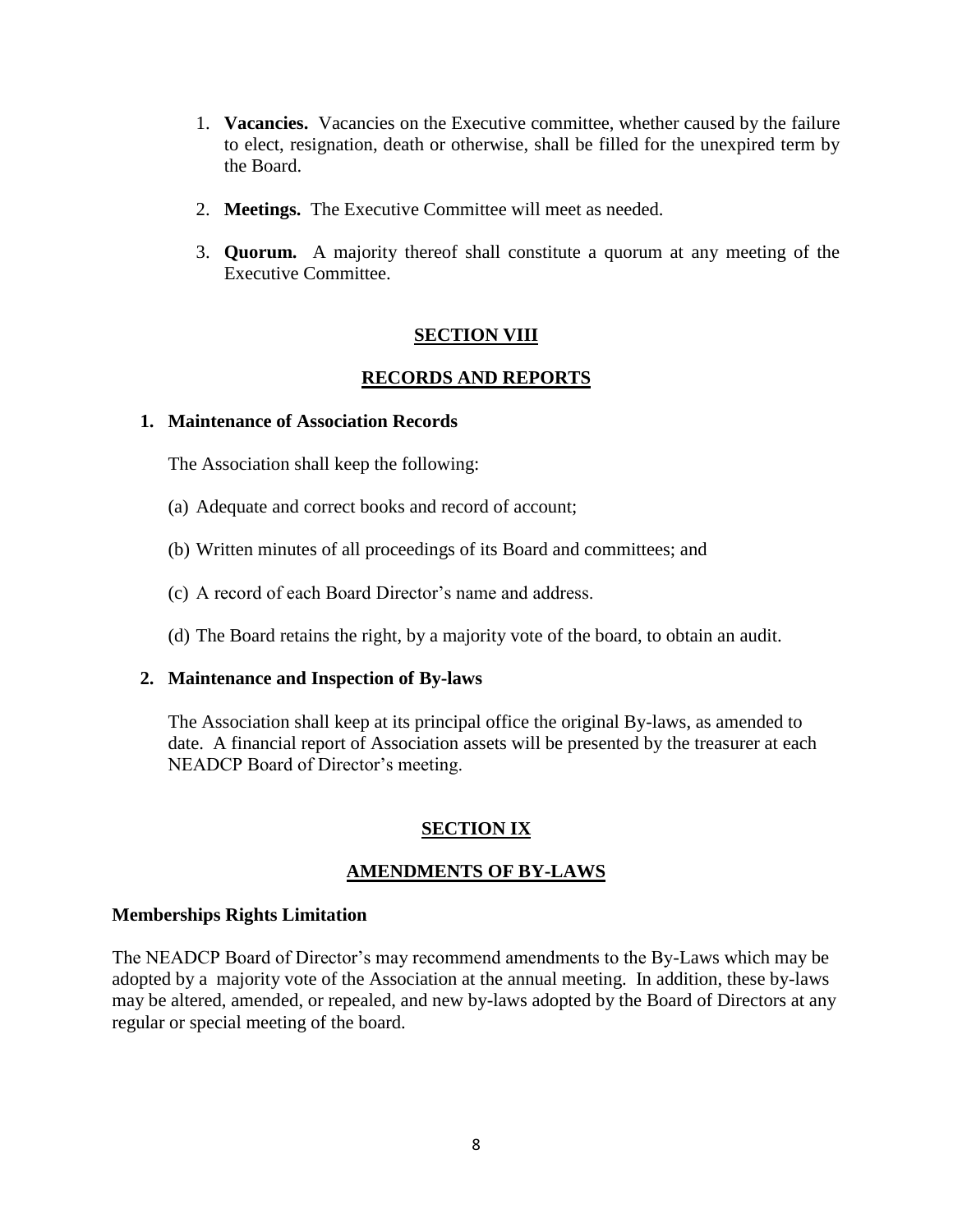## **SECTION X**

## **DISSOLUTION**

The NEADCP Board of Director's shall be dissolved upon the occurrence of written agreement by three fourths (75%) of the New England state directors.

## **SECTION XI**

## **INDEMNIFICATION**

- **1.** The Association shall indemnify each of its Directors and Officers, whether or not then in office (and his or her executor, administrator and heirs), against all reasonable expenses actually and necessarily incurred by him or her in connection with the defense of any litigation to which he or she may have been made a party because he or she was a Director or Officer of the Association. He or she shall have no right to reimbursement, however, in relation to matters as to which he or she has been adjudged liable to the Association for negligence or misconduct in the performance of his or her duties. The right to indemnify for expenses shall also apply to the expenses of suits which are compromised or settled if the court having jurisdiction of the matter shall approve such settlement.
- 2. The foregoing right of indemnification shall be in addition to, and not exclusive of, all other rights to which such Director or Officer may be entitled.

## **SECTION XII**

## **MISCELLANEOUS**

#### **Authority Regarding Securities**

The NEADCP Board of Director's President or other such officers as the Association Directors may select for that purpose are authorized to vote, represent and exercise on behalf of this association all rights incident to any other association or associations standing in the name of this Association.

#### **Inclusive of Other Problem-Solving Courts**

**The provisions of these By-Laws are intended to apply not solely to "drug courts," but to all problem-solving and treatment courts established in the New England states based upon evidenced based best practices.**